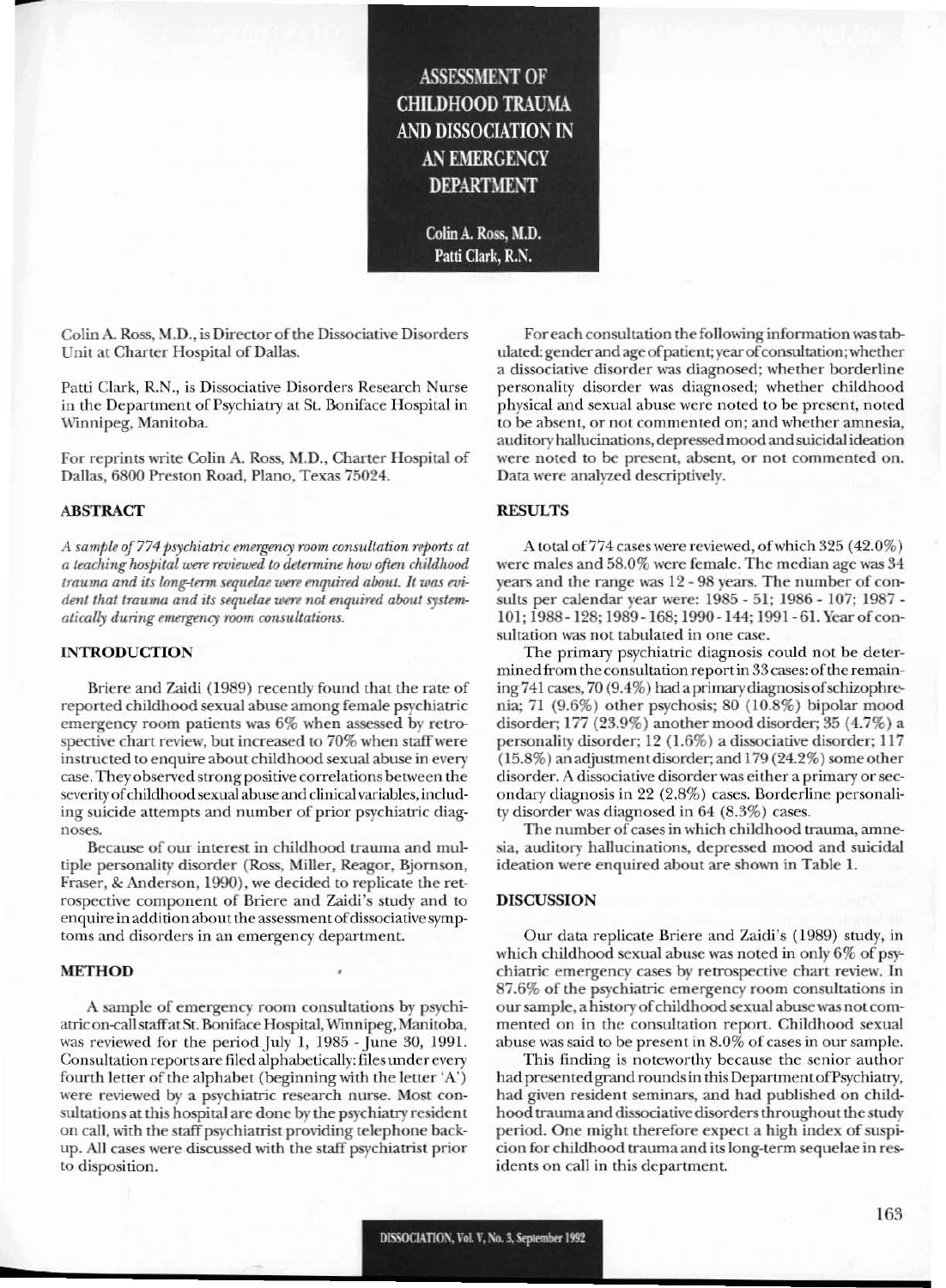TABLE I

Frequency With Which Childhood Trauma and Its Sequelae Were Enquired About in 774 Emergency Department Psychiatric Consultations

|                                | Present<br>$\%$ | Absent<br>% | <b>Not</b><br>Commented<br>On<br>$\%$ |
|--------------------------------|-----------------|-------------|---------------------------------------|
|                                |                 |             |                                       |
| Childhood Physical Abuse       | 6.0             | 4.4         | 89.7                                  |
| Childhood Sexual Abuse         | 8.0             | 4.4         | 87.6                                  |
| Depressed Mood                 | 38.1            | 32.6        | 29.3                                  |
| Suicidal Ideation              | 24.8            | 48.6        | 26.6                                  |
| <b>Auditory Hallucinations</b> | 13.7            | 25.1        | 61.2                                  |
| Amnesia                        | 3.0             | 0.9         | 96.1                                  |

happened after that. A dissociative disorder was not mentioned in the differential diagnosis.

Case 2:A twenty-oneyear-old woman with 30 suicide attempts in the last year (including jumping from a car and trying to slit her throat) said she remembered all these attempts but had no control over them. She was quoted as saying, "Part of me wants to kill myself and the other part says no." She described a male and a female voice in her head. Childhood trauma was not commented on, but dissociative disorderwas included in the differential diagnosis.

Case 3: A forty-six year-old woman was seen following an overdose. Dissociative disorder was listed as a possible diagnosis but no trauma history or dissociative symptoms were descrihcd in the consultation report.

Depressed mood was not commented in 29.3% of the emergency room consultations, and suicidal ideation was not commented on 26.6% of the time. However, both these key clinical features of patients in psychiatric crisis were enquired about far more frequently than auditory hallucinations. which were not commented on in 61.2% of cases. Amnesia was not commented on in 96.1% of cases.

Since suicidal ideation, depressed mood, auditory hallucinations, and amnesia can all be long-term sequelae of childhood trauma, it is evident that this dimension of psychopathology is not being systematically assessed and documented by psychiatry staff on call at this hospital. Dissociative disorders were diagnoscd in only 2.8% of cases, although the minimum frequency of dissociative disorders among psychiatric inpatients at this hospital is 20.7% (Ross, Anderson, Flcisher, & Norton. 1991). It is cvident that substantial dissociative symptomatology is missed in the emergency department.

There is no reason to think that childhood trauma and its long-term sequelae are assessed less systematically at St. Boniface Hospital than elsewhere in North America, therefore the findings from our study are likely representative of North American emergency room practice. Several brief case vignettes from the sample give a sense of the lack of systematic assessment for childhood trauma and dissociation.

Case 1: A seventeen-year-old girl was referred by a school counsellor after doing a drawing at school depicting wrist slashing. She gave a history of a "black" and a "white" voice arguing in her head for the last three years, accompanied by chronic suicidal ideation. She had been functioning at a high level at school. She remembered her father taking off his and her clothes at age eight, but does not recall what Case 4: An eighteen-year-old male had a history of impulse control disorder since his mother died four years previously. He claimed amnesia for his violent episodes and gave a history of childhood sexual molestation. Dissociative disorder was included in the differential diagnosis but auditory hallucinations werc not commented on.

Case 5: A twenty-year-old male sought help for alcoholism. He described three distinct types of blackouts, only one of which he felt was related to alcohol. He had been drinking since age four, and had chronic voices inside his head commcnting on his actions. He stated that his mother's friend who works on a psychiatric ward had diagnosed him as having "multiple personality syndrome." Childhood trauma was not commented on, and multiple personality disorder was included in the differential diagnosis.

The most likely reason for the under-diagnosis of dissociative disorders and other long-term sequelae of childhood trauma is lack of a conceptual framework <sup>10</sup> guide such enquiry, with consequent failure to ask the relevant questions. As illustrated in the Table and the case vignettes. the key elements for diagnosis of multiple personaliry disorder are not enquired about systematically. In one case, auditory hallucinations and amnesia may be documented with no comment on childhood trauma, while in another, childhood sexual abuse and \'oices are described but there is no enquiry about amnesia.

Multiple personality disorder is the most complex and chronic long-term sequela of childhood trauma. Elements of the disorder can be present in other dissociative disorders or as symptoms in patients with no dissociative disorder (Putnam. 1989). These elements should be enquired